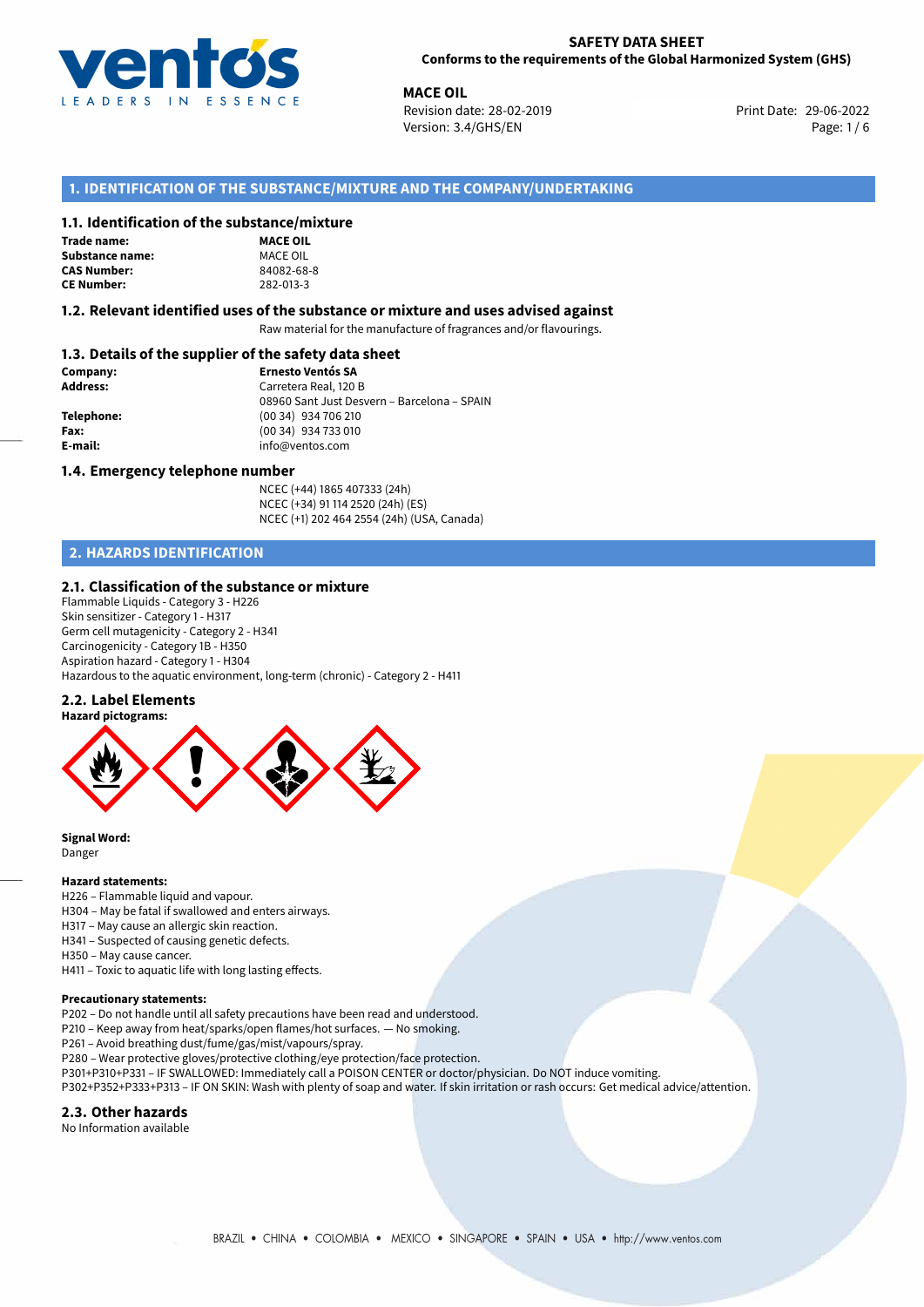

**MACE OIL**<br>
Revision date: 28-02-2019 **Print Date: 29-06-2022** Version: 3.4/GHS/EN Page: 2 / 6

# **3. COMPOSITION/INFORMATION ON INGREDIENTS**

#### **3.1. Substances**

| Chemical name: | MACE OIL   |
|----------------|------------|
| CAS number:    | 84082-68-8 |
| EC number:     | 282-013-3  |

# **Hazardous constituents:**

| <b>Chemical Name</b> | % (w/w)        | <b>CAS No</b><br><b>EC No</b> | <b>Classification according to GHS</b>                                                                                                                                                                                                                                                                                                                                    |
|----------------------|----------------|-------------------------------|---------------------------------------------------------------------------------------------------------------------------------------------------------------------------------------------------------------------------------------------------------------------------------------------------------------------------------------------------------------------------|
| SABINENE             | $\geq$ 10; <25 | 3387-41-5<br>222-212-4        | Flammable Liquids - Category 3 - H226<br>Aspiration hazard - Category 1 - H304                                                                                                                                                                                                                                                                                            |
| ALPHA-PINENE         | $>10$ ; < 25   | $80 - 56 - 8$<br>201-291-9    | Flammable Liquids - Category 3 - H226<br>Acute Toxicity - Category 4 (oral) - H302<br>Skin Irritant - Category 2 - H315<br>Skin sensitizer - Category 1B - H317<br>Aspiration hazard - Category 1 - H304<br>Hazardous to the aquatic environment, short-term (acute) - Category 1 - H400<br>Hazardous to the aquatic environment, long-term (chronic) - Category 1 - H410 |
| <b>BETA-PINENE</b>   | $>10$ ; $<$ 25 | 127-91-3<br>204-872-5         | Flammable Liquids - Category 3 - H226<br>Skin Irritant - Category 2 - H315<br>Skin sensitizer - Category 1B - H317<br>Aspiration hazard - Category 1 - H304<br>Hazardous to the aquatic environment, short-term (acute) - Category 1 - H400<br>Hazardous to the aquatic environment, long-term (chronic) - Category 1 - H410                                              |
| TERPINEN-4-OL        | $≥1;$ < 10     | 562-74-3<br>209-235-5         | Flammable Liquids - Category 4 - H227<br>Acute Toxicity - Category 4 (oral) - H302<br>Acute Toxicity - Category 5 (dermal) - H313<br>Skin Irritant - Category 2 - H315<br>Eye Irritant - Category 2A - H319<br>Hazardous to the aquatic environment, short-term (acute) - Category 3 - H402                                                                               |
| GAMMA-TERPINENE      | $≥1;$ < 10     | 99-85-4<br>202-794-6          | Flammable Liquids - Category 3 - H226<br>Acute Toxicity - Category 5 (oral) - H303<br>Skin Irritant - Category 3 - H316<br>Toxic to reproduction - Category 2 - H361<br>Aspiration hazard - Category 1 - H304                                                                                                                                                             |
| <b>LIMONENE</b>      | $\geq$ 1; <10  | 138-86-3<br>205-341-0         | Flammable Liquids - Category 3 - H226<br>Skin Irritant - Category 2 - H315<br>Skin sensitizer - Category 1B - H317<br>Aspiration hazard - Category 1 - H304<br>Hazardous to the aquatic environment, short-term (acute) - Category 1 - H400<br>Hazardous to the aquatic environment, long-term (chronic) - Category 1 - H410                                              |
| ALPHA-TERPINENE      | $≥1;$ < 10     | 99-86-5<br>202-795-1          | Flammable Liquids - Category 3 - H226<br>Acute Toxicity - Category 4 (oral) - H302<br>Skin Irritant - Category 3 - H316<br>Aspiration hazard - Category 1 - H304<br>Hazardous to the aquatic environment, short-term (acute) - Category 2 - H401<br>Hazardous to the aquatic environment, long-term (chronic) - Category 2 - H411                                         |
| <b>MYRCENE</b>       | $\geq$ 1; <10  | 123-35-3<br>204-622-5         | Flammable Liquids - Category 3 - H226<br>Skin Irritant - Category 2 - H315<br>Eye Irritant - Category 2A - H319<br>Aspiration hazard - Category 1 - H304<br>Hazardous to the aquatic environment, short-term (acute) - Category 1 - H400<br>Hazardous to the aquatic environment, long-term (chronic) - Category 2 - H411                                                 |
| <b>SAFROLE</b>       | $>1$ ; $<$ 10  | 94-59-7<br>202-345-4          | Acute Toxicity - Category 4 (oral) - H302<br>Germ cell mutagenicity - Category 2 - H341<br>Carcinogenicity - Category 1B - H350                                                                                                                                                                                                                                           |
| <b>TERPINOLENE</b>   | $≥1;$ < 10     | 586-62-9<br>209-578-0         | Flammable Liquids - Category 4 - H227<br>Acute Toxicity - Category 5 (oral) - H303<br>Skin Irritant - Category 3 - H316<br>Skin sensitizer - Category 1B - H317<br>Aspiration hazard - Category 1 - H304<br>Hazardous to the aquatic environment, short-term (acute) - Category 1 - H400<br>Hazardous to the aquatic environment, long-term (chronic) - Category 1 - H410 |
| $\cdots$             | $\ldots$       | $\ldots$                      |                                                                                                                                                                                                                                                                                                                                                                           |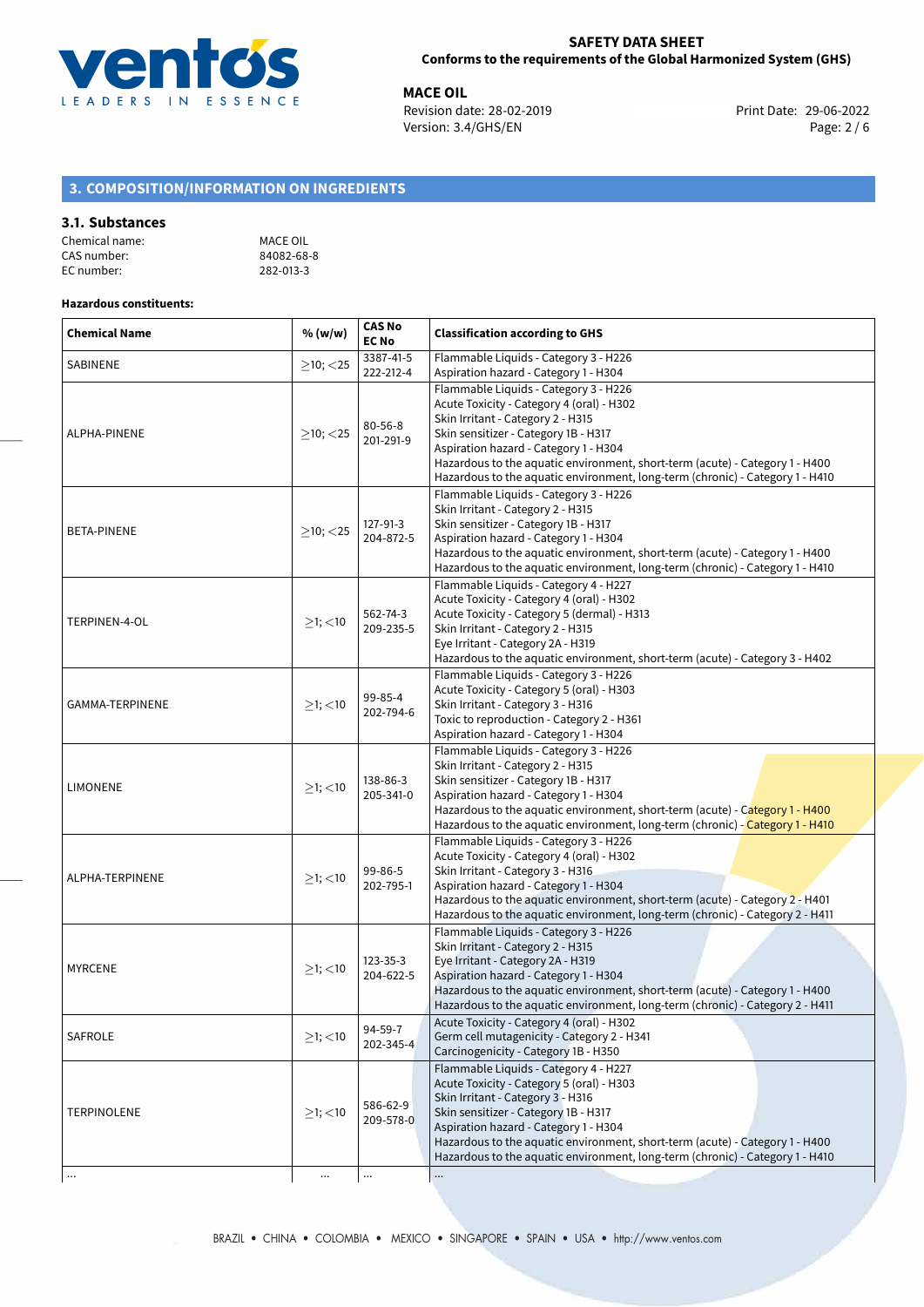

**MACE OIL**<br>
Revision date: 28-02-2019 **Print Date: 29-06-2022** Version: 3.4/GHS/EN Page: 3 / 6

| $\cdots$              | $\cdots$      |                            |                                                                                                                                                                                                                                                                                                                                                                                                                                            |
|-----------------------|---------------|----------------------------|--------------------------------------------------------------------------------------------------------------------------------------------------------------------------------------------------------------------------------------------------------------------------------------------------------------------------------------------------------------------------------------------------------------------------------------------|
| <b>ISOEUGENOL</b>     | $>1$ ; $<$ 10 | $97 - 54 - 1$<br>202-590-7 | Acute Toxicity - Category 4 (oral) - H302<br>Acute Toxicity - Category 4 (dermal) - H312<br>Acute Toxicity - Category 4 (inhalation) - H332<br>Skin Irritant - Category 2 - H315<br>Eye Irritant - Category 2A - H319<br>Skin sensitizer - Category 1A - H317<br>Specific target organ toxicity following single exposure - Category 3 (irritation) - H335<br>Hazardous to the aquatic environment, short-term (acute) - Category 2 - H401 |
| DELTA-3-CARENE        | $>1$ ; $<$ 10 | 13466-78-9<br>236-719-3    | Flammable Liquids - Category 3 - H226<br>Acute Toxicity - Category 4 (inhalation) - H332<br>Acute Toxicity - Category 5 (oral) - H303<br>Skin Irritant - Category 2 - H315<br>Skin sensitizer - Category 1 - H317<br>Aspiration hazard - Category 1 - H304<br>Hazardous to the aquatic environment, short-term (acute) - Category 1 - H400<br>Hazardous to the aquatic environment, long-term (chronic) - Category 1 - H410                |
| ALPHA-PHELLANDRENE    | $>1$ ; $<$ 10 | 99-83-2<br>202-792-5       | Flammable Liquids - Category 3 - H226<br>Skin Irritant - Category 3 - H316<br>Aspiration hazard - Category 1 - H304                                                                                                                                                                                                                                                                                                                        |
| PARA-CYMENE           | $>0.1$ ; <1   | 99-87-6<br>202-796-7       | Flammable Liquids - Category 3 - H226<br>Acute Toxicity - Category 5 (oral) - H303<br>Skin Irritant - Category 3 - H316<br>Toxic to reproduction - Category 2 - H361<br>Aspiration hazard - Category 1 - H304<br>Hazardous to the aquatic environment, short-term (acute) - Category 2 - H401<br>Hazardous to the aquatic environment, long-term (chronic) - Category 2 - H411                                                             |
| <b>METHYL EUGENOL</b> | $>0.1$ ; <1   | $93-15-2$<br>202-223-0     | Acute Toxicity - Category 4 (oral) - H302<br>Germ cell mutagenicity - Category 2 - H341<br>Carcinogenicity - Category 2 - H351<br>Hazardous to the aquatic environment, short-term (acute) - Category 2 - H401                                                                                                                                                                                                                             |

[See the full text of the hazard statements in section 16.](#page-5-0)

#### **3.2. Mixtures**

Not applicable.

#### **4. FIRST-AID MEASURES**

#### **4.1. Description of necessary first aid measures**

| Ingestion:    | Rinse mouth with water.<br>Obtain medical advice.                                                                                                    |
|---------------|------------------------------------------------------------------------------------------------------------------------------------------------------|
|               | Keep at rest. Do not induce vomiting.                                                                                                                |
| Eye contact:  | In case of contact with eyes, rinse immediately with plenty of water for at least 15 minutes and seek medical advice.                                |
| Inhalation:   | Remove person to fresh air and keep at rest.<br>Seek immediate medical advice.                                                                       |
| Skin contact: | Take off immediately all contaminated clothing.<br>Thoroughly wash affected skin with soap and water.<br>Seek medical attention if symptoms persist. |

# **4.2. Most important symptoms and effects, both acute and delayed**

No information available.

# **4.3. Indication of any immediate medical attention and special treatment needed**

No information available.

# **5. FIRE-FIGHTING MEASURES**

# **5.1. Extinguishing Media**

Water spray, carbon dioxide, dry chemical powder or appropriate foam. For safety reasons do not use full water jet.

#### **5.2. Special hazards arising from the substance or mixture**

Known or Anticipated Hazardous Products of Combustion: Emits toxic fumes under fire conditions.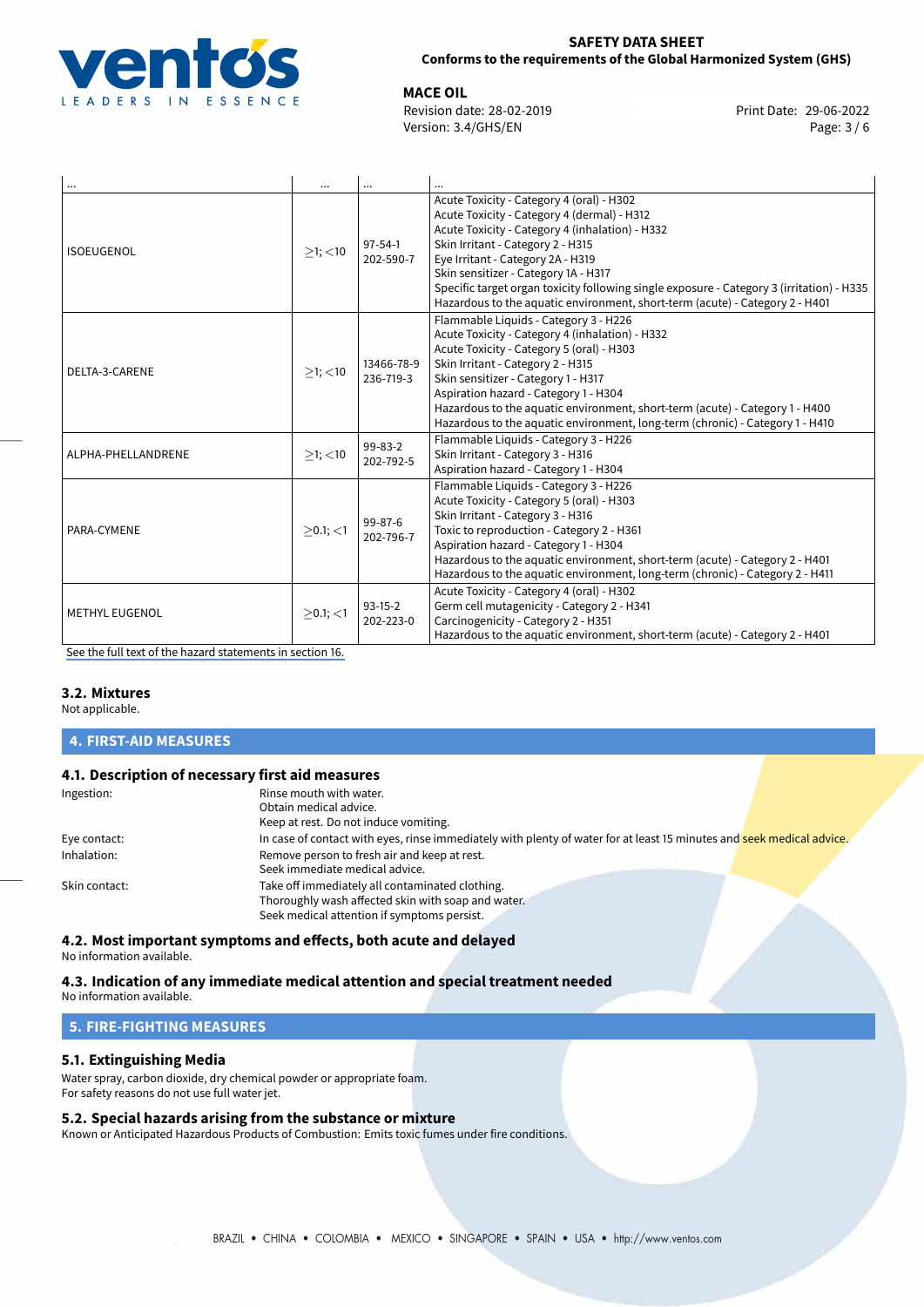

**MACE OIL**<br>
Revision date: 28-02-2019 **Print Date: 29-06-2022** Version: 3.4/GHS/EN Page: 4 / 6

# **5.3. Advice for firefighters**

High temperatures can lead to high pressures inside closed containers. Avoid inhalation of vapors that are created. Use appropriate respiratory protection. Do not allow spillage of fire to be poured into drains or watercourses. Wear self-contained breathing apparatus and protective clothing.

# **6. ACCIDENTAL RELEASE MEASURES**

### **6.1. Personal precautions, protective equipment and emergency procedures**

Evacuate surronding areas. Ensure adequate ventilation. Keep unnecessary and unprotected personnel from entering. Do not breathe vapor/spray. Avoid contact with skin and eyes. Information regarding personal protective measures: see section 8.

#### **6.2. Environmental precautions**

To avoid possible contamination of the environment, do not discharge into any drains, surface waters or groundwaters.

#### **6.3. Methods and materials for containment and cleaning up**

Cover with an inert, inorganic, non-combustible absorbent material (e.g. dry-lime, sand, soda ash). Place in covered containers using non-sparking tools and transport outdoors. Avoid open flames or sources of ignition (e.g. pilot lights on gas hot water heater). Ventilate area and wash spill site after material pickup is complete.

#### **6.4. Reference to other sections**

Information regarding exposure controls, personal protection and disposal considerations can be found in sections 8 and 13.

# **7. HANDLING AND STORAGE**

#### **7.1. Precautions for safe handling**

Do not store or handle this material near food or drinking water. Do not smoke. Avoid contact with the eyes, skin and clothing. Wear protective clothing and use glasses. Observe the rules of safety and hygiene at work. Keep in the original container or an alternative made from a compatible material.

# **7.2. Conditions for safe storage, including any incompatibilities**

Store in tightly closed and preferably full containers in a cool, dry and ventilated area, protected from light. Keep away from sources of ignition (e.g. hot surfaces, sparks, flame and static discharges). Keep away from incompatible materials (see section 10).

#### **7.3. Specific end use(s)**

No information available.

#### **8. EXPOSURE CONTROLS AND PERSONAL PROTECTION**

#### **8.1. Control parameters**

Components with occupational exposure limits: None known.

#### **8.2. Exposure controls**

Measures should be taken to prevent materials from being splashed into the body. Provide adequate ventilation, according to the conditions of use. Use a mechanical exhaust if required.

## **8.3. Individual protection measures, such as personal protective equipment**

| Eye/Face protection:             |                         | Chemical safety goggles are recommended. Wash contaminated goggles before reuse.                                      |
|----------------------------------|-------------------------|-----------------------------------------------------------------------------------------------------------------------|
| Hand Protection:                 |                         | Chemical-resistant gloves are recommended. Wash contaminated gloves before reuse.                                     |
| Body protection:                 |                         | Personal protective equipment for the body should be selected based on the task being performed and the risks         |
|                                  | involved.               |                                                                                                                       |
| Respiratory Protection:          |                         | In case of insufficient ventilation, use suitable respiratory equipment.                                              |
| Environmental exposure controls: |                         | Emissions from ventilation or process equipment should be checked to ensure they comply with environmental            |
|                                  | protection legislation. |                                                                                                                       |
|                                  |                         | In some cases, filters or engineering modifications to the process equipment will be necessary to reduce emissions to |
|                                  | acceptable levels.      |                                                                                                                       |

#### **9. PHYSICAL AND CHEMICAL PROPERTIES**

#### **9.1. Information on basic physical and chemical properties**

| Appearance: | Liauid               |  |
|-------------|----------------------|--|
| Colour:     | Conforms to standard |  |
| Odour:      | Conforms to standard |  |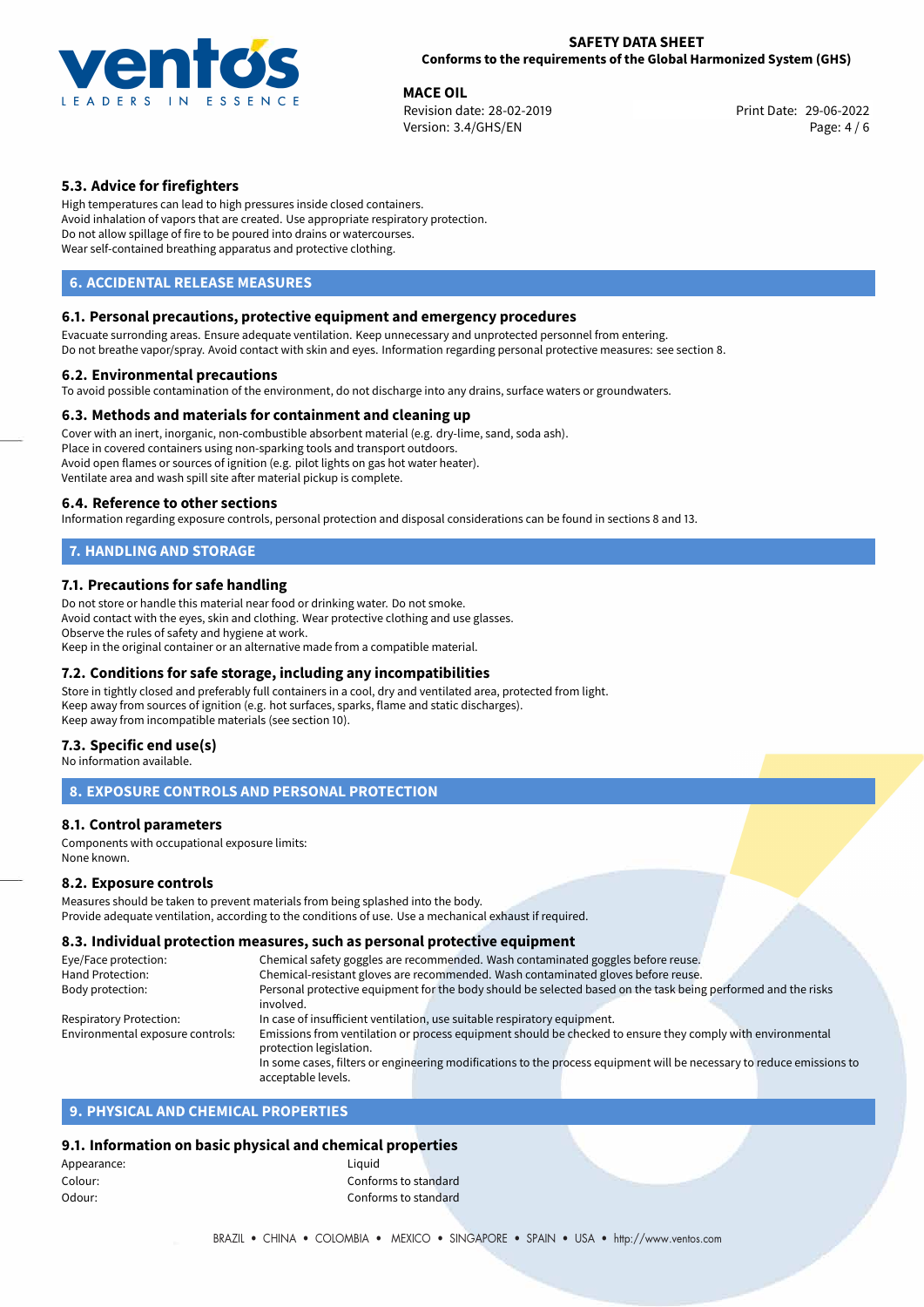

Not determined Not determined Not determined Not determined

Not determined Not determined Not determined Upper flammability/Explosive limit: Not determined Not determined Not determined Density: 0,88*−*0,93 g/mL (20ºC) Relative density: 0,88*−*0,93 (20ºC) INSOLUBLE IN WATER SOLUBLE IN ETHANOL Not determined Not determined Not determined Not determined Not determined Explosive properties: Not determined Not determined

**MACE OIL**<br>
Revision date: 28-02-2019 **Print Date: 29-06-2022** Version: 3.4/GHS/EN Page: 5 / 6

| Odour theshold:                        | Not c           |
|----------------------------------------|-----------------|
| pH:                                    | Not c           |
| Melting point/freezing point:          | Not c           |
| Boling point/boiling range $(°C)$ :    | Not c           |
| Flash point:                           | 40 $^{\circ}$ C |
| Evaporation rate:                      | Not c           |
| Flammability:                          | Not c           |
| Lower flammability/Explosive limit:    | Not c           |
| Upper flammability/Explosive limit:    | Not c           |
| Vapour pressure:                       | Not c           |
| Vapour Density:                        | Not c           |
| Density:                               | $0,88-$         |
| Relative density:                      | $0,88-$         |
| Water solubility:                      | <b>INSO</b>     |
| Solubility in other solvents:          | SOLL            |
| Partition coefficient n-octanol/water: | Not c           |
| Auto-ignition temperature:             | Not c           |
| Decomposition temperature:             | Not c           |
| Viscosity, dynamic:                    | Not c           |
| Viscosity, kinematic:                  | Not c           |
| Explosive properties:                  | Not c           |
| Oxidising properties:                  | Not c           |
|                                        |                 |

# **10. STABILITY AND REACTIVITY**

#### **10.1. Reactivity**

No hazardous reactions if stored and handled as prescribed/indicated.

#### **10.2. Chemical stability**

The product is stable if stored and handled as prescribed/indicated.

### **10.3. Possibility of hazardous reactions**

No hazardous reactions if stored and handled as prescribed/indicated.

#### **10.4. Conditions to Avoid**

Conditions to Avoid: Excessive heat, flame or other ignition sources.

#### **10.5. Incompatible materials**

Avoid contact with strong acids and bases and oxidizing agents.

#### **10.6. Hazardous decomposition products**

During combustion may form carbon monoxide and unidentified organic compounds.

## **11. TOXICOLOGICAL INFORMATION**

| <b>Acute toxicity</b>             | Based on the data available, the criteria for classification are not met. |  |  |
|-----------------------------------|---------------------------------------------------------------------------|--|--|
| Skin corrosion/irritation         | Based on the data available, the criteria for classification are not met. |  |  |
| Serious eye damage/irritation     | Based on the data available, the criteria for classification are not met. |  |  |
| Respiratory or skin sensitisation | May cause an allergic skin reaction.                                      |  |  |
| Germ cell mutagenicity            | Suspected of causing genetic defects.                                     |  |  |
| Carcinogenicity                   | May cause cancer.                                                         |  |  |
| <b>Reproductive toxicity</b>      | Based on the data available, the criteria for classification are not met. |  |  |
| STOT-single exposure              | Based on the data available, the criteria for classification are not met. |  |  |
| <b>STOT-repeated exposure</b>     | Based on the data available, the criteria for classification are not met. |  |  |
| <b>Aspiration hazard</b>          | May be fatal if swallowed and enters airways.                             |  |  |

# **12. ECOLOGICAL INFORMATION**

#### **12.1. Toxicity**

**Assessment:** Toxic to aquatic life with long lasting effects. **Experimental/calculated data:** No information available.